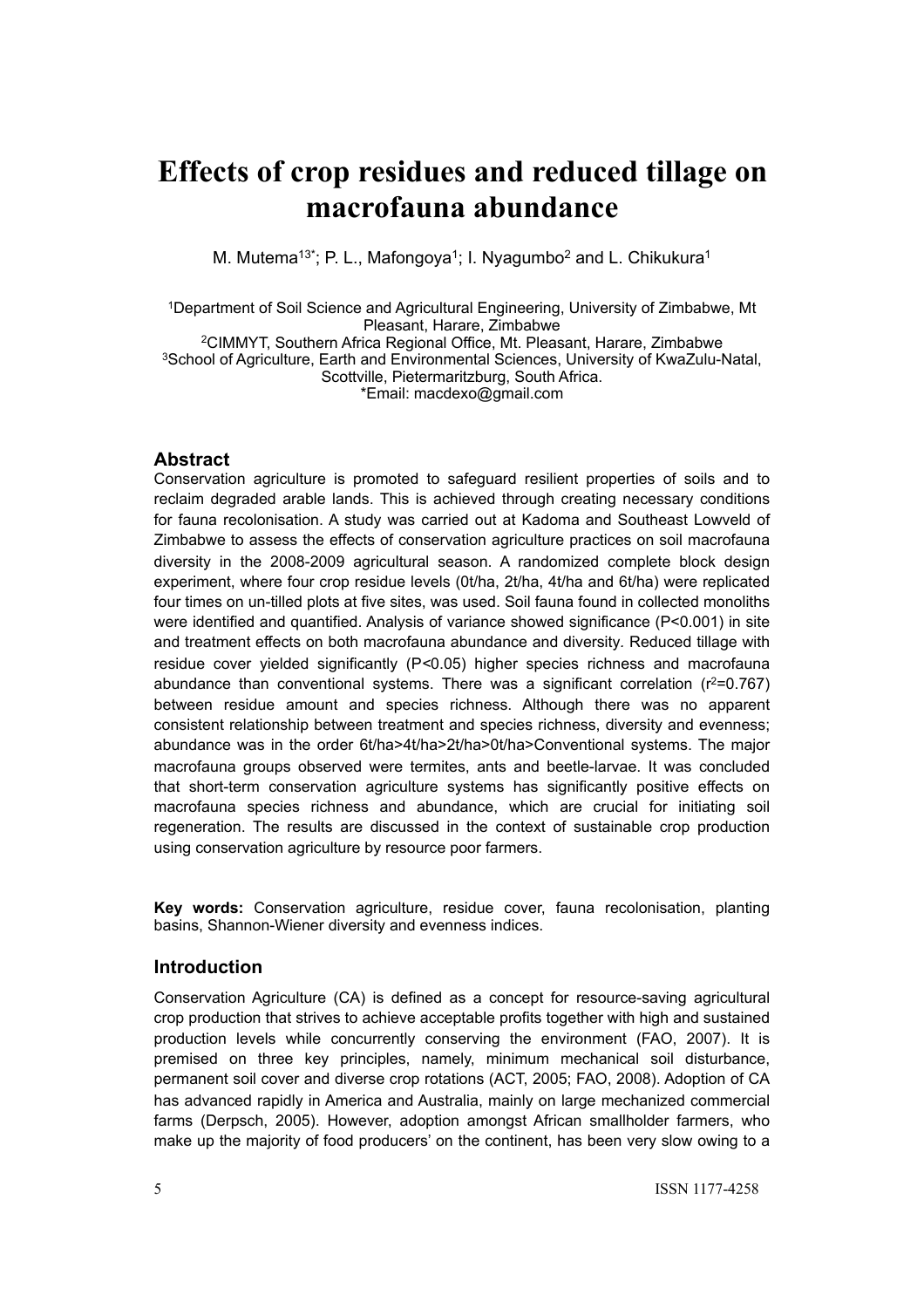host of challenges. Considerable areas under smallholder farmer CA were only reported in Ghana (Ekboir *et al*, 2002), Zambia (Haggblade & Tembo, 2003), Tanzania (Shetto & Owenya, 2007) and Zimbabwe (FAO, 2007). CA is adapted to suit specific farmer practices which are heavily dependent on available resources and farmer preferences. Its form varies from country to country and also from farmer to farmer. For example, Zimbabwean smallholder farmers practise a form of CA locally known as conservation farming. It is based on hand-hoe made planting basins and application of soil cover at planting or soon after crop emergence (Harford *et al*, 2009).

Conventional agriculture (Conv) which heavily relies on mouldboard-plough tillage practices is known to be the major driver of soil degradation (Elwell, 1985; Whitlow, 1987) through increased depletion of organic matter and nutrients (Chivenge *et al,* 2007; Gwenzi *et al,* 2009). CA is, therefore, promoted to address challenges posed by conventional agricultural practices. Reduced soil disturbance and application of soil cover provide conditions that favour soil fauna recolonisation of the degraded areas; starting with relatively big-sized organic material primary shredders, followed or accompanied by progressively small-sized fauna groups as the decomposition process becomes more complex. The "early invaders", the macrofauna group, are generally understood to be important for propagation of pores which give soils their characteristic open structures to facilitate air circulation, water infiltration and root development (Anderson, 1988).

The practice of CA, where zero tillage and soil cover are adopted, has demonstrated significant contributions to increased soil macrofauna. Studies in Zimbabwe by Nhamo (2007) observed significantly higher macrofauna populations in conservation agriculture systems than conventional systems due to improved soil surface micro-climates and organic matter availability on soil surface. These observations are, however, based on long-term CA trials, hence not much is known on whether CA practices would have a significant influence on soil fauna in the short-term. Other long-term CA benefits include reduced soil erosion and improved soil moisture storage (Nyagumbo, 2008). In tropical Brazil (Landers, 2008) and semi-arid Australia (Blank, 2008), CA practice was reported to have aided natural rehabilitation of degraded arable soils despite agriculture being highly mechanized in these two economies. Its potential for degraded soil rejuvenation on African smallholder farms is not well understood, and their practice significantly differs from that in developed countries. In the African smallholder farmer context, CA is highly adapted and promoted to mitigate socio-economic challenges like acute labour shortages and making more efficient use of resources (FAO, 2002).

There is a general lack of empirical data, in developing countries, on the effects of CA practices on macrofauna abundances and diversity; yet the same soil organisms are essential for initiating rehabilitation of degraded soil and maintaining its resilience. Soil organisms carry out a range of important processes for soil health and fertility in both natural ecosystems and agricultural systems. In addition to performing the vital functions in soils, they also make up diversity of life in soil. This soil biodiversity, comprising organisms that spend all or a portion of their life cycles within the soil or on its immediate surface, is an important but poorly understood component of terrestrial ecosystems. This research investigated the impacts of using planting basins with residue cover on soil macrofauna diversity over a single typical Zimbabwean agricultural season.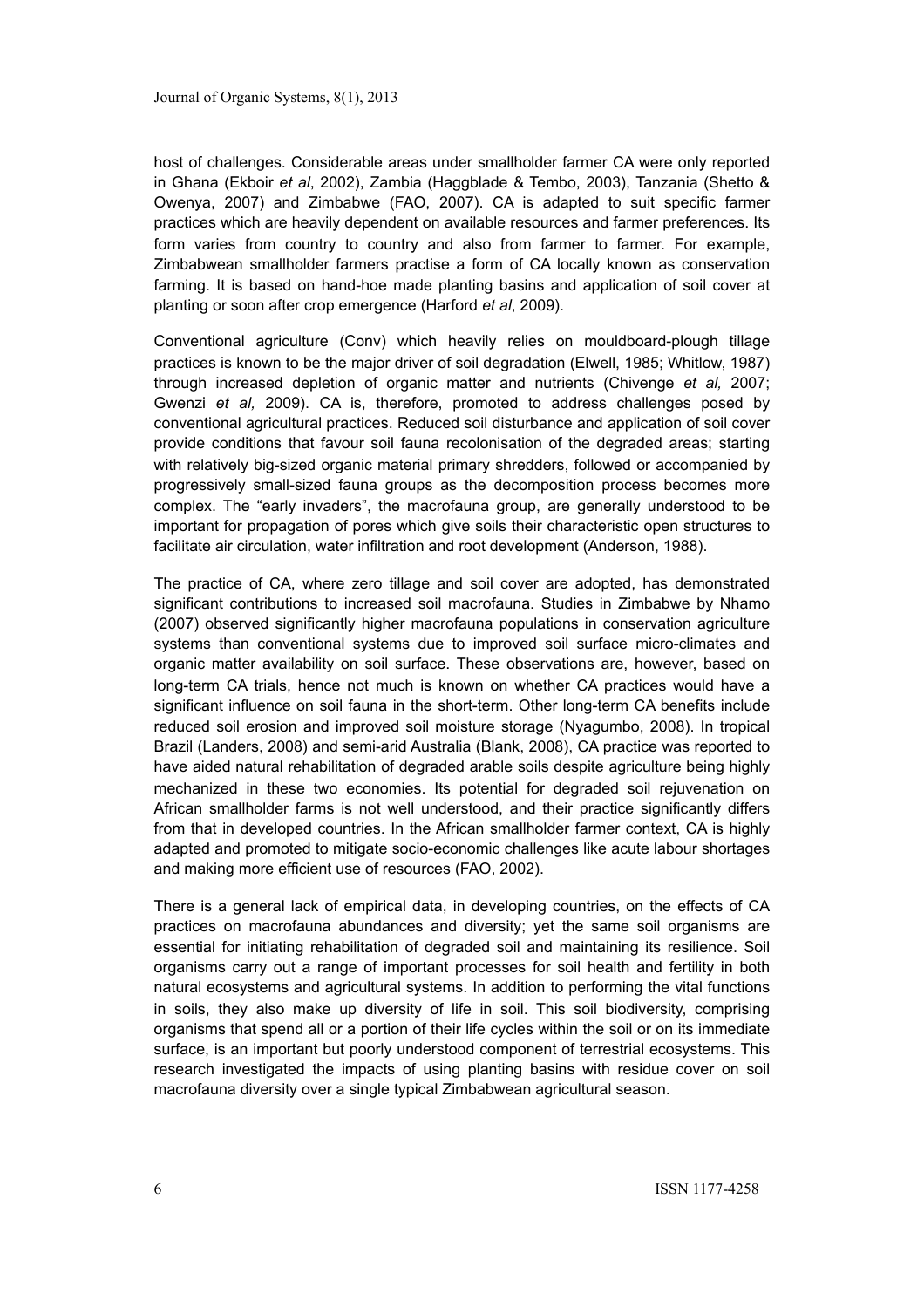## **Materials and Methods**

### *Site description*

The research was carried out on five sites situated in two agro-climatic zones of Zimbabwe; namely agro-climatic zone III and V. Four sites were located 50-km south of Chiredzi town (21 $\degree$  03' E; 31 $\degree$  40' S and 450 masl) in the Southeast Lowveld of Zimbabwe (SELZ) which is in agro-climatic zone V (also known as NRV). This region is characterized by low and erratic rainfall averaging less than 450 mm per year. Rainfall is so erratic that 5% of the seasons do not receive any rainfall at all (Morse, 1996). The recommended farming system for this region is extensive cattle and/or game ranching on natural pastures (Vincent and Thomas, 1960). One site was located 20-km south of Kadoma town (18º 21'E; 29º 55' S and 1156 masl) in agro-climatic zone III (also known as NRIII). The recommended farming system for this region is semi-intensive farming based on mixed crop and livestock systems, because rainfall is moderate (averaging 650 to 800 mm per year), but the zone is still prone to severe mid-season dry spells (Vincent and Thomas, 1960).

### *Chemical and chemical properties of the soils*

The physical and chemical properties of the soils from the five sites are depicted in Table 1.

| Agro-zone               |          | NR V           |           |           |          |  |
|-------------------------|----------|----------------|-----------|-----------|----------|--|
| Site No.                |          | 2              | 3         | 4         | 5        |  |
| Soil type*              | Luvisols | Vertisols      | Vertisols | Vertisols | Luvisols |  |
| % OC                    | 0.59     | 1.72           | 1.22      | 1.02      | 1.30     |  |
| % Clay                  | 8        | 20             | 16        | 15        | 33       |  |
| % Silt                  | 4        | 15             | 17        | 14        | 18       |  |
| % Sand                  | 88       | 65             | 67        | 71        | 49       |  |
| pH (CaCl <sub>2</sub> ) | 6.5      | 7.4            | 7.8       | 7.6       | 5.4      |  |
| $N$ (ppm)               | 17       | 2              | 8         | 44        | 14       |  |
| $P$ (ppm)               | 1        | $\overline{2}$ | 1         | 20        | 3        |  |
| K (cmol $kg^{-1}$ )     | 0.39     | 1.28           | 0.72      | 0.69      | 0.30     |  |
| Ca (cmol $kg^{-1}$ )    | 3.46     | 11.43          | 44.74     | 33.55     | 9.08     |  |
| $Mg$ (cmol kg-1)        | 1.48     | 4.22           | 4.29      | 4.87      | 4.19     |  |
| $Na$ (cmol kg $^{-1}$ ) | < 0.001  | 0.40           | 0.20      | 0.17      | 0.04     |  |

*Note: NR = Agro-climatic zone (also known as Natural Region) ppm = parts per million*

*\*Soil classification is according to FAO Soil units*

## *Experimental design and treatments*

Before the trials were set up, all the five sites were under low-input rain-fed cropping systems with ox-drawn plough tillage being the base of primary tillage operation; while the same implement together with hand-hoes were used for secondary tillage activities. Sorghum (*Sorghum vulgaris*) is the main grain (food) crop in NRV while maize (*Zea mays*) is the chief crop of NRIII. A randomized complete block design (RCBD) experiment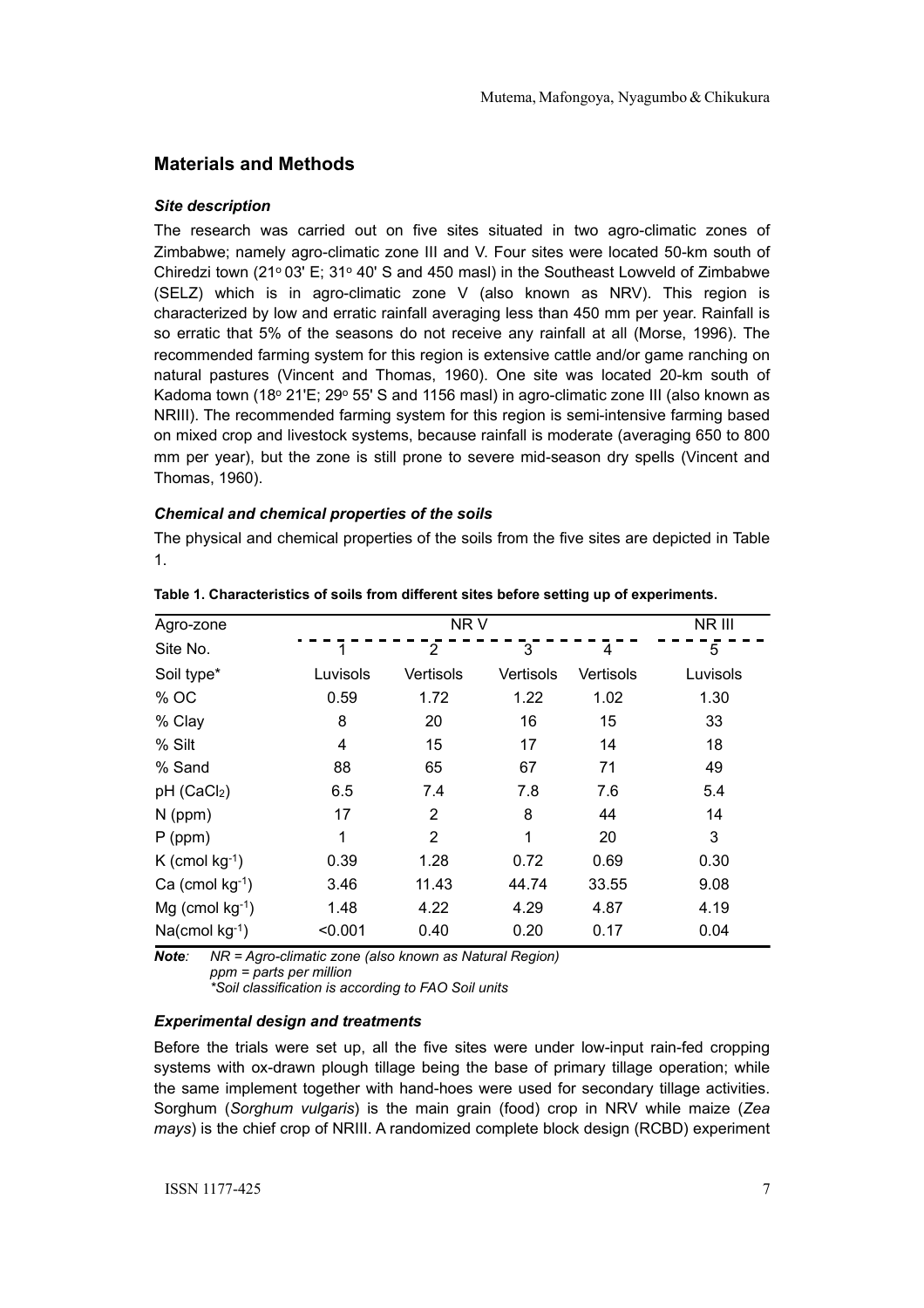was set up at each site. Reduced-tillage (use of hand-hoes to make planting basins) and soil cover (using previous crop residues) formed the basis of conservation agriculture (CA) treatments while the control was based on conventional ploughing. All CA treatments and the control (Table 2) were replicated four times at each site. Soil cover was applied during planting. On the control plots, previous crop residues were ploughed under during tillage. Sowing was done with the first effective rains at each site, with a target of  $38,000$  plants ha<sup>-1</sup> in conservation agriculture systems. Weed management was done by hand in CA systems and hand-hoe weeding in control plots. Basal fertilizer (7% N, 14% P<sub>2</sub>O<sub>5</sub>, and 7% K<sub>2</sub>O) was applied at 400 kg ha<sup>-1</sup> in NRIII; while top dressing (34.5%) N) application was at 200 and 100 kg ha<sup>-1</sup> for NRIII and NRV respectively.

| <b>Treatment</b>    | <b>Explanation</b>                                                               |
|---------------------|----------------------------------------------------------------------------------|
| CA <sub>0t/ha</sub> | Hand-hoe made planting basins + no crop residue cover                            |
| CA <sub>2t/ha</sub> | Hand-hoe made planting basins + crop residue cover at a rate of 2t/ha            |
| $CA_{4t/ha}$        | Hand-hoe made planting basins + crop residue cover at a rate of 4t/ha            |
| CA <sub>6t/ha</sub> | Hand-hoe made planting basins + crop residue cover at a rate of 6t/ha            |
| Conv                | Conventional tillage with no soil cover applied; residues were<br>ploughed under |
| Note:               | CA = Conservation Agriculture                                                    |

|  | Table 2. Summary of the different treatments used in the experiments. |
|--|-----------------------------------------------------------------------|
|--|-----------------------------------------------------------------------|

*t/ha = tons per hectare*

### *Sampling and analysis of macrofauna*

Sampling for macrofauna was done only once at the end of 2008-2009 rainy season using the method of Anderson & Ingram (1993). The soil fauna was collected by sifting through monoliths of size 20cmx20cmx20cm from the plots. The monoliths were collected from 3 randomly selected plots of each treatment on each site. In total, fifteen monoliths were collected at each site. The collected macrofauna was identified and counted. Grouping and counting of individuals in each group was considered since the study was a quick test of the potential impacts of conservation agriculture practice on soil macrofauna abundance. Macrofauna abundance, diversity and evenness indices were computed using the Shannon-Wiener (1963) method and then analysis of variance (ANOVA) was done. The formulae used are:

| Macrofauna species richness    | $S =$ number of fauna groups present |
|--------------------------------|--------------------------------------|
| Macrofauna abundance (density) | $N = P/A$                            |
| Macrofauna diversity index     | $H = -\sum (P_i \ln P_i)$            |
| Macrofauna evenness index      | $E = H/lnS$                          |

Where  $P =$  fauna population in soil specimen;  $A =$  surface area of monolith (20x20cm<sup>2</sup>);  $P_i$  = the proportion of individuals in i<sup>th</sup> order estimated as  $n_i/N$ ; where  $n_i$  is the number of individuals in i<sup>th</sup> order.

Macrofauna abundance in our case represents the total number of individuals in a sample per unit area. Macrofauna diversity has two components i.e. species richness and evenness. While species richness is indicative of the number of different species present in the sample, the concept of evenness goes beyond that. It quantifies the relative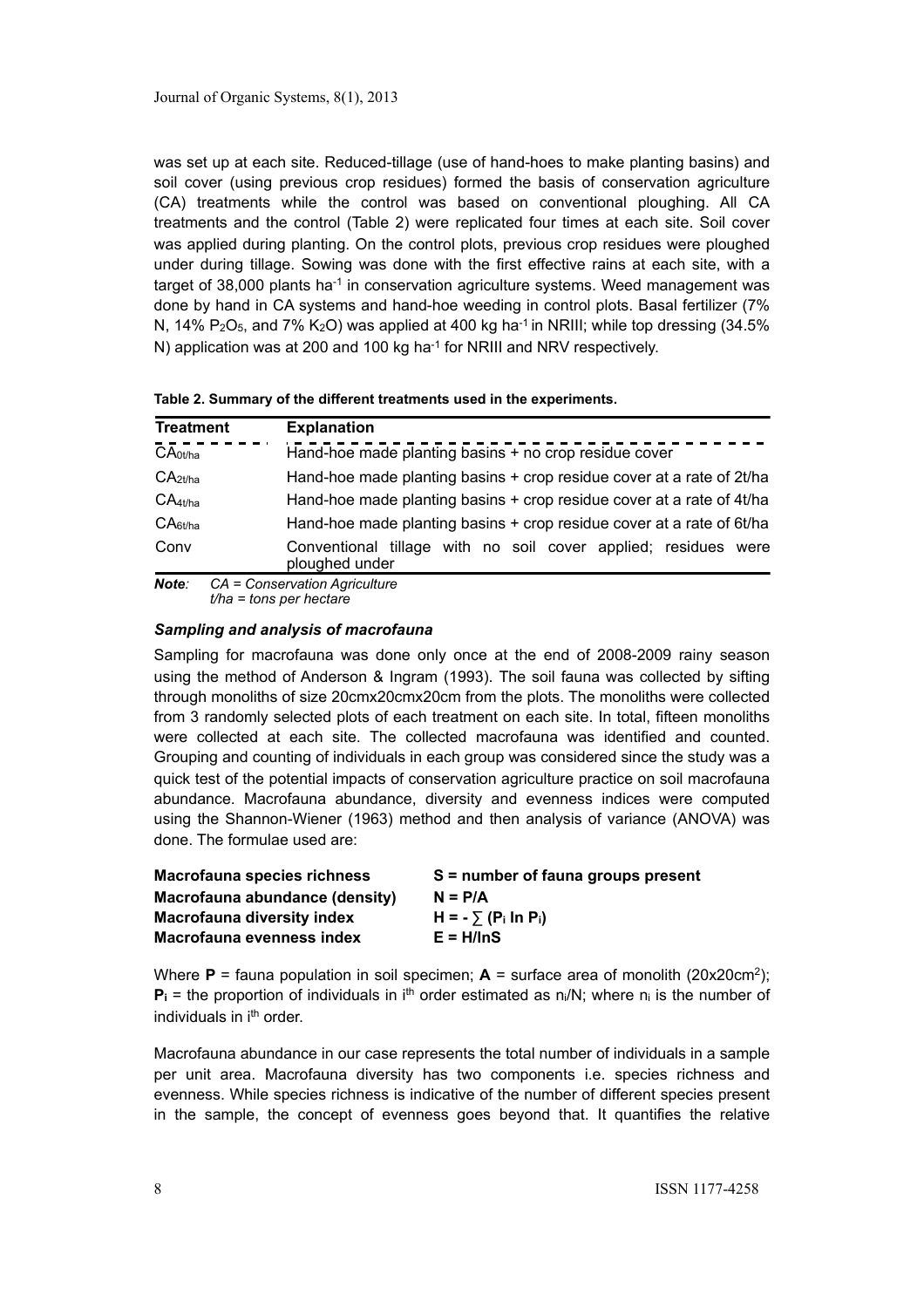abundances of the different species in the samples. Therefore, evenness can best be regarded a measure of the equality of the individuals in the samples.

## **Results**

Analysis of variance showed significant (P<0.001) treatments and sites effects on the results. Correlations between amount of crop residue cover applied in CA systems and abundance (Figure 1) and also species richness were positive.

### *Effects of reduced-tillage and soil cover on macrofauna abundance*

The arthropods identified across the sites were grouped into termites (*Isoptera*), ants (*Hymenoptera*), beetles (*Coleoptera*) and centipedes (*Chilopoda*). The mean abundance of each species at each site and treatment are presented in Tables 3, 4 and 5.

|                       | Site No. |        |        |                 |        |  |
|-----------------------|----------|--------|--------|-----------------|--------|--|
| <b>Treatments</b>     | Site 1   | Site 2 | Site 3 | Site 4          | Site 5 |  |
| I CA <sub>0t/ha</sub> | 225a     | 263 a  | 97 a   | 294 a           | 394 a  |  |
| CA <sub>2t/ha</sub>   | 600 b    | 637 b  | 188 b  | 356 a           | 806 b  |  |
| $CA_{4t/ha}$          | 1269 c   | 713 c  | 875 c  | 1332 b          | 1331 c |  |
| CA <sub>6t/ha</sub>   | 6463 d   | 1356 d | 6044 d | 2644 c          | 1525 d |  |
| <b>Conv</b>           | 81 e     | 0е     | 25e    | 38 <sub>e</sub> | 6 e    |  |

**Table 3. The effects of reduced-tillage and soil cover on termite abundance[.1](#page-4-0)**

|                     | Site No.        |                 |                 |                  |                 |
|---------------------|-----------------|-----------------|-----------------|------------------|-----------------|
| <b>Treatments</b>   | Site 1          | Site 2          | Site 3          | Site 4           | Site 5          |
| CA <sub>0t/ha</sub> | 10a             | 9 a             | 13a             | 13 a             | 6 a             |
| CA <sub>2t/ha</sub> | 19 <sub>b</sub> | 13 <sub>b</sub> | 13a             | 19 a             | 6 a             |
| $CA_{4t/ha}$        | 25c             | 25c             | 25 <sub>b</sub> | 88 b             | 19 <sub>b</sub> |
| CA <sub>6t/ha</sub> | 38 <sub>c</sub> | 38 d            | 44 c            | 106 <sub>b</sub> | 50c             |
| Conv                | 0 <sub>d</sub>  | 6 e             | 13a             | 0 c              | 0 <sub>d</sub>  |

| Table 4. The effects of reduced-tillage and soil cover on ant abundance. <sup>1</sup> |  |  |  |
|---------------------------------------------------------------------------------------|--|--|--|
|---------------------------------------------------------------------------------------|--|--|--|

|                     | Site No. |        |                 |                 |                 |
|---------------------|----------|--------|-----------------|-----------------|-----------------|
| <b>Treatments</b>   | Site 1   | Site 2 | Site 3          | Site 4          | Site 5          |
| CA <sub>0t/ha</sub> | 0 a      | 25a    | 7 а             | 7 a             | 6a              |
| CA <sub>2t/ha</sub> | 0 a      | 25a    | 7 а             | 13 <sub>b</sub> | 13 <sub>b</sub> |
| CA <sub>4t/ha</sub> | 7 b      | 25a    | 7 а             | 26 c            | 13 <sub>b</sub> |
| CA <sub>6t/ha</sub> | 7 b      | 56 b   | 13 <sub>b</sub> | 44 d            | 25 c            |
| Conv                | 0 a      | 0 c    | 0 c             | 0 e             | 0 <sub>d</sub>  |

<span id="page-4-0"></span><sup>1</sup> Within a column of a table, reported quantities are significantly different where accompanied by different letters (p<0.05).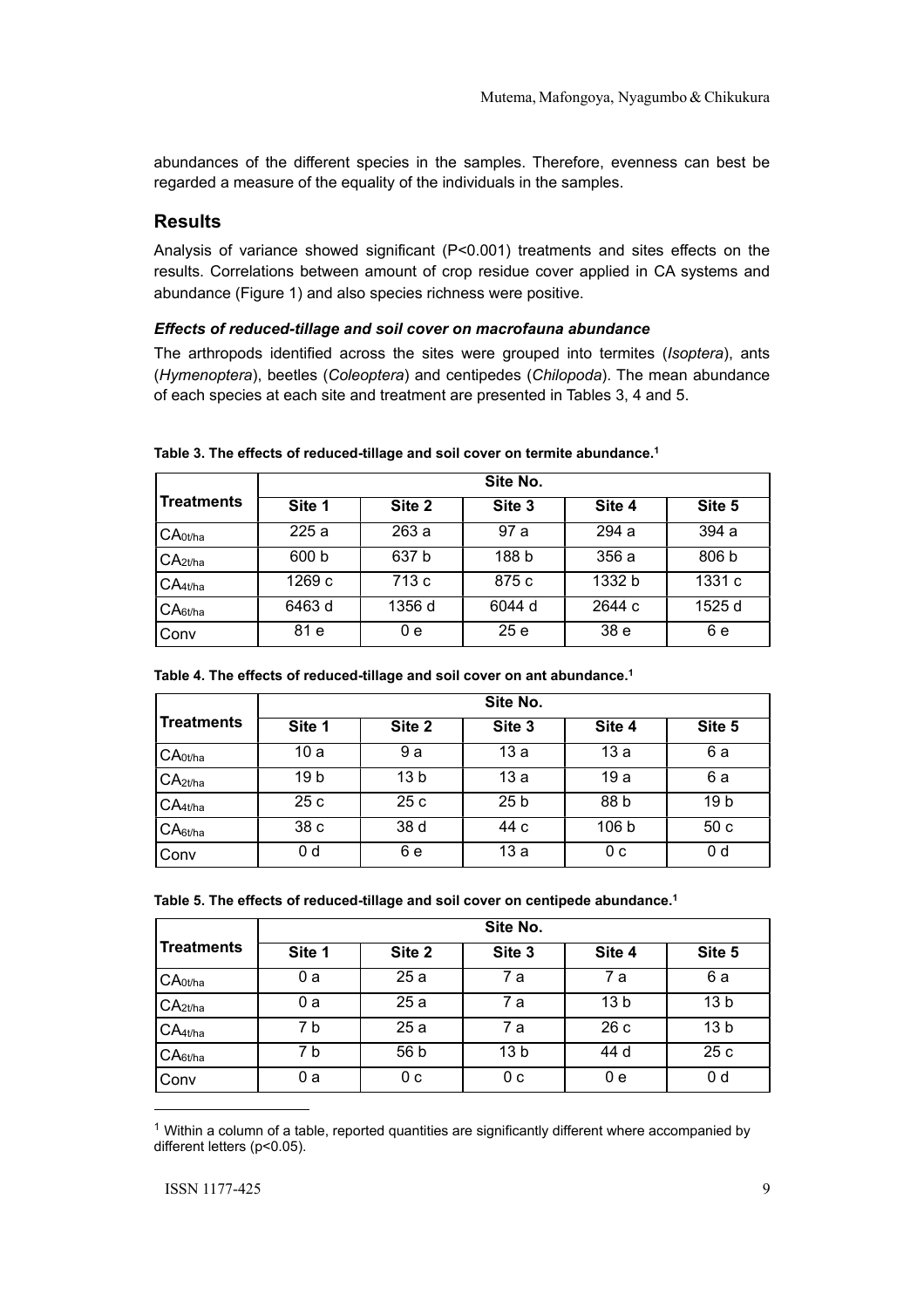|                     | Site No.        |        |        |                 |        |
|---------------------|-----------------|--------|--------|-----------------|--------|
| <b>Treatments</b>   | Site 1          | Site 2 | Site 3 | Site 4          | Site 5 |
| CA <sub>0t/ha</sub> | 13a             | 25a    | 25a    | 19 a            | 0 a    |
| CA <sub>2t/ha</sub> | 25 <sub>b</sub> | 31 a   | 44 b   | 31 <sub>b</sub> | 6b     |
| $CA_{4t/ha}$        | 25 <sub>b</sub> | 38 ab  | 50 b   | 38 <sub>b</sub> | 13c    |
| CA <sub>6t/ha</sub> | 25 <sub>b</sub> | 44 b   | 69 c   | 75 c            | 19d    |
| Conv                | 7 a             | 6 c    | 0 d    | 7 d             | 0 a    |

**Table 6. The effects of reduced-tillage and soil cover on beetle-larva abundance[.2](#page-5-0)**

Termites were the most predominant macrofauna group across all the sites. There was a significantly higher macrofauna population in CA systems than conventional practice. This was true for all the groups; i.e. termites, ants, centipedes and beetle-larvae. In the CA systems, abundance increased with increasing amount of crop residues applied. However, the increments were not always significant. Abundance was influenced by amount of residues applied and also the weeds. Weeds from each plot were retained as soil cover during weeding operations. Millipedes (*Diplopoda*), earthworms (*Haplotaxida*), crickets (*Orthoptera*) and mites (*Acarina*) were also observed on a few occasions but their numbers were very low, hence they are not presented in the tables. In general, macrofauna abundance was in the order  $C A_{6t/na} > C A_{4t/na} > C A_{0t/na} > C$  on all sites and soil types. Macrofauna abundance in CA systems was significantly correlated  $(r^2=0.55)$  to the amount of crop residues applied as soil cover (Figure 1).



**Figure 1. Correlation between amount of residues and macrofauna abundance in CA systems.**

#### *Effects of reduced-tillage and soil cover on species richness*

The mean numbers of macrofauna groups observed in each treatment for all the five sites are presented in Table 7.

<span id="page-5-0"></span><sup>2</sup> Within a column of a table, reported quantities are significantly different where accompanied by different letters (p<0.05).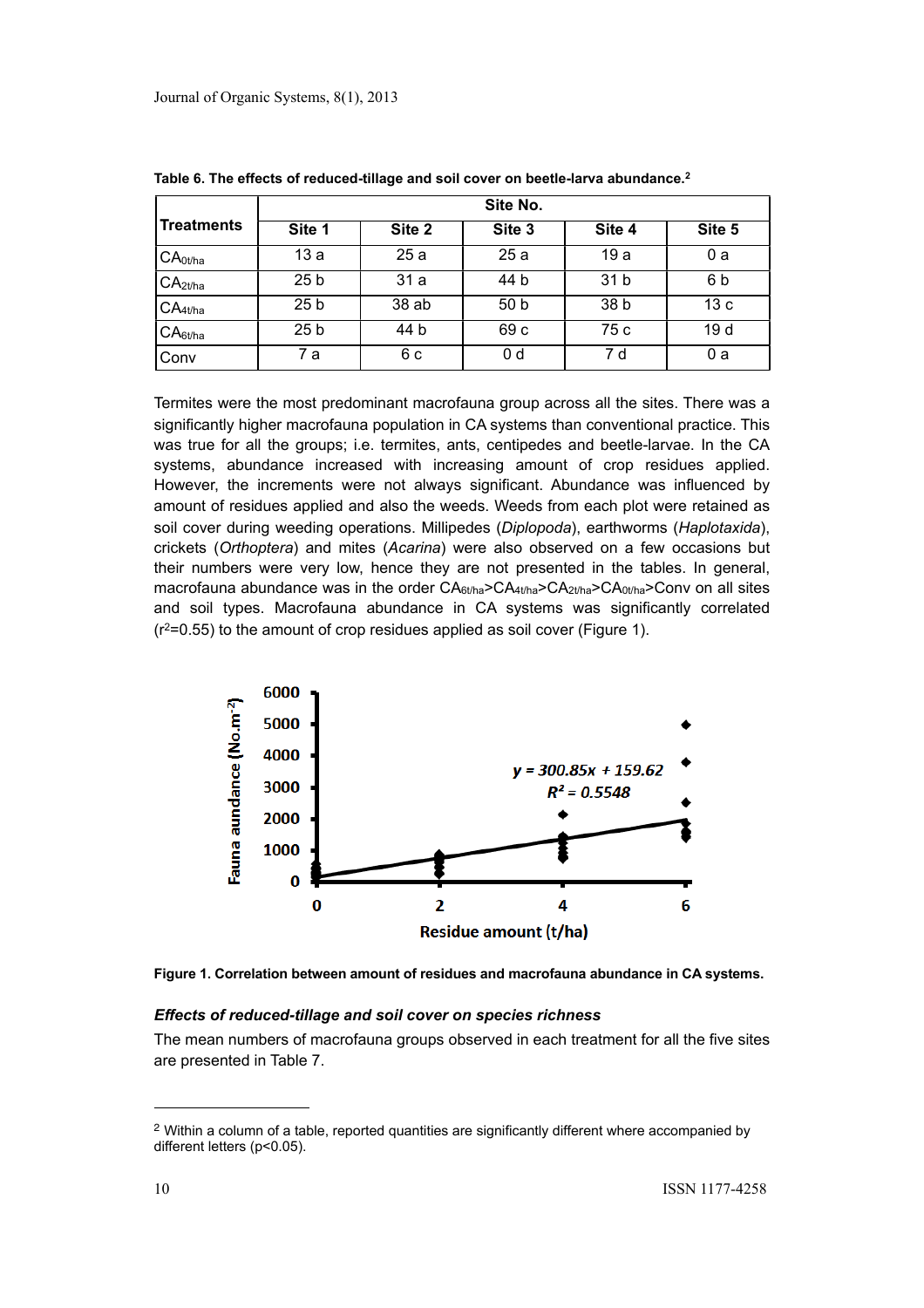|                                | Site No.         |                |                |                |        |
|--------------------------------|------------------|----------------|----------------|----------------|--------|
| <b>Treatments</b>              | Site 1           | Site 2         | Site 3         | Site 4         | Site 5 |
| CA <sub>0t/ha</sub>            | 3a               | 3.7a           | 4 a            | 4 a            | 3a     |
| CA <sub>2t/ha</sub>            | 3a               | 4 a            | 4 a            | 4 a            | 4 b    |
| CA <sub>4</sub> <sub>tha</sub> | 4 b              | 3.7a           | 4 a            | 4 a            | 4 b    |
| CA <sub>6t/ha</sub>            | 3.7 <sub>b</sub> | 4 a            | 4 a            | 4 a            | 4 b    |
| Conv                           | 2c               | 2 <sub>b</sub> | 2 <sub>b</sub> | 2 <sub>b</sub> | 1 c    |

**Table 7 Reduced-tillage and soil cover effect on mean number of fauna groups.[3](#page-6-0)**

The average number of fauna groups per treatment observed in CA systems was significantly higher than in conventional practice across all sites. Hence, mechanical soil disturbance had a negative influence on species richness. Soil cover did not have a significant influence on the number of fauna groups; however, there was a tendency for increasing number of fauna groups with crop residue amount. Species richness was not influenced by soil type.

### *Effects of reduced-tillage and soil cover on diversity and evenness indices*

Figure 2 shows the relationships between treatment and indices that describe diversity and evenness on the different sites.

Site and treatment effects on macrofauna diversity and evenness were highly significant (P<0.001). Both diversity and evenness were influenced by treatments in the same ways at each site, as shown in Figure 2. The figure shows significantly higher (P<0.05) diversity and evenness indices for conventional systems (Conv) than CA systems with high levels of crop residue retention (i.e.  $CA_{4t/ha}$  and  $CA_{6t/ha}$ ) on sites in SELZ (i.e. sites 1. 2, 3 and 4 in NRV) where sorghum residues were used. In this zone, CA without residues (CA<sub>0t/ha</sub>) also had comparatively higher diversity and evenness indices than CA systems with residue retention. The site in Kadoma (site 5 in NR III), onto which maize residues were retained, deviated from this pattern; instead diversity and evenness indices increased with residue amount. Diversity and evenness indices on this site were significantly higher (P<0.05) in  $CA_{6t/na}$  than other CA systems (i.e.  $CA_{0t/na}$ ,  $CA_{2t/na}$  and  $CA_{4t/na}$ ) and conventional system (where indices were close to zero).

Although the relationship between crop residue amount on the one hand and diversity and evenness indices, on the other hand, was not consistent across the sites, diversity and evenness were clearly higher in systems with no crop residues ( $CA<sub>0t/ha</sub>$  and Conv) than in CA systems with residues ( $CA_{2t/ha}$ ,  $CA_{4t/ha}$  and  $CA_{6t/ha}$ ) where sorghum stover was used. However, the opposite was true for the case where maize stover was applied.

<span id="page-6-0"></span> $3$  Within a column of a table, reported quantities are significantly different where accompanied by different letters (p<0.05).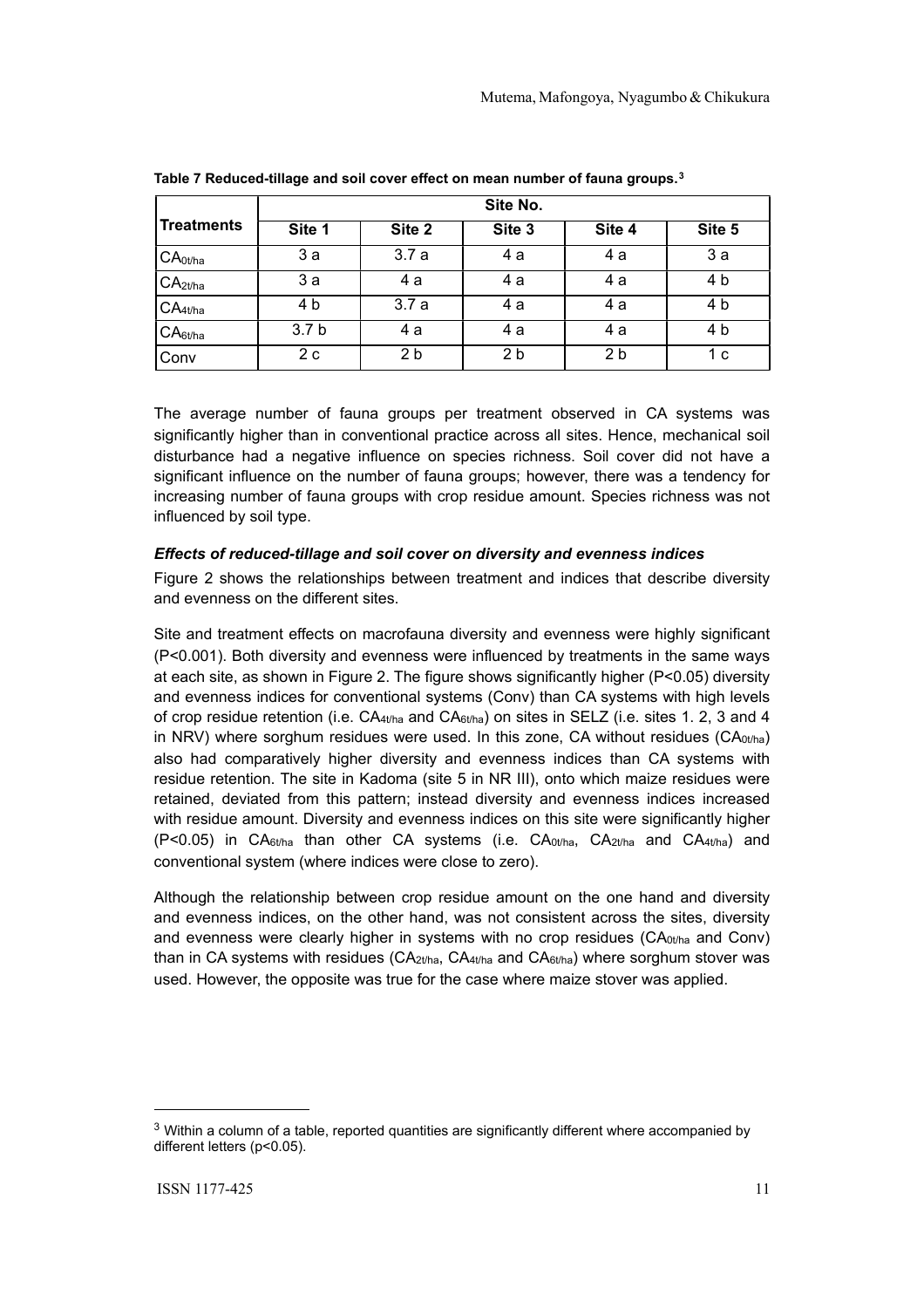



**Figure 2. Effects of reduced tillage & soil cover on macrofauna diversity and evenness across sites (Note: error bars = standard errors of means).**

## **Discussion**

The most significant macrofauna group found across the sites was termites. Termites are renowned primary shredders of most dry organic materials; hence their populations tend to increase with increasing amounts of organic material applied as soil cover. The beetle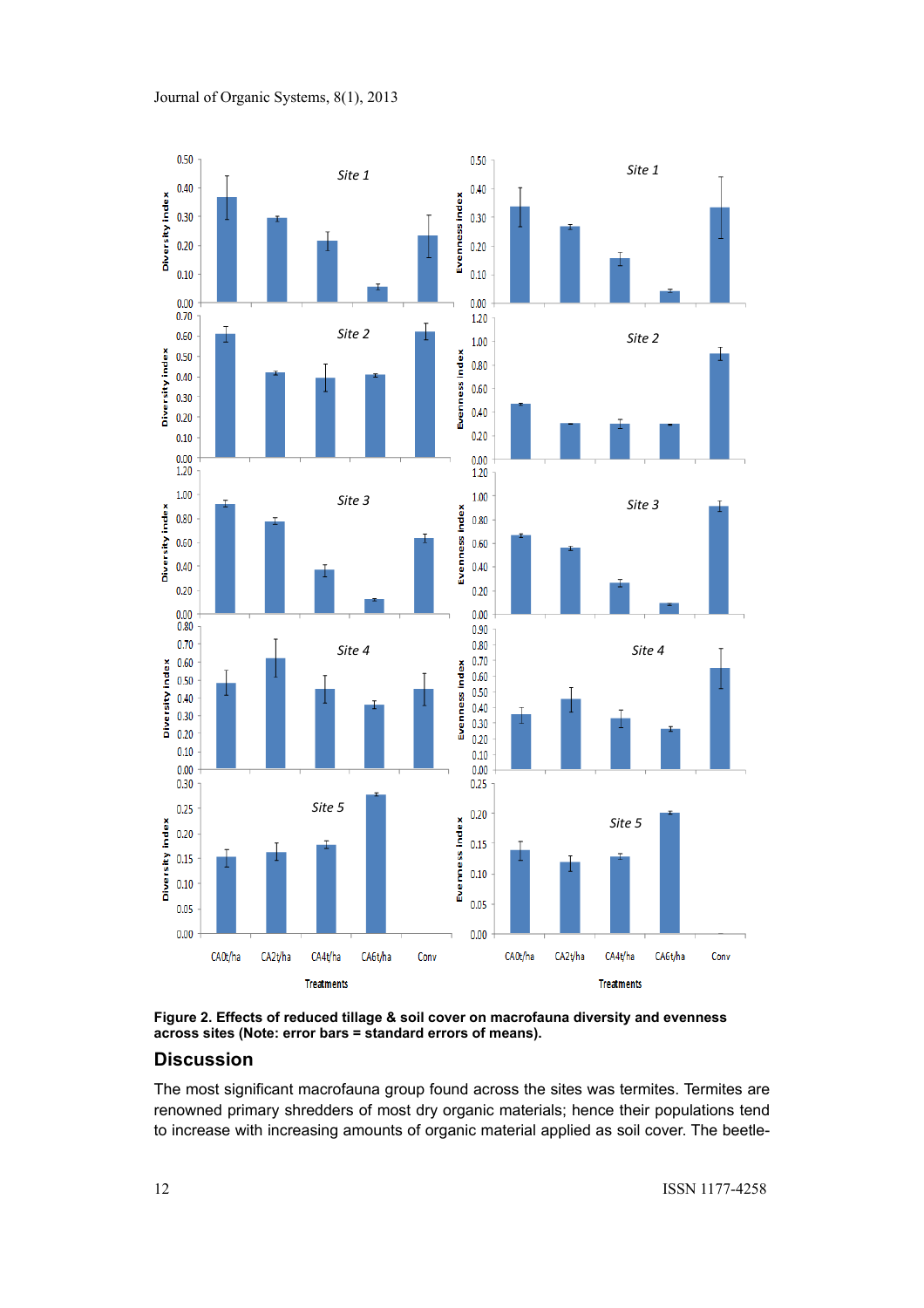larvae and ant groups were also important in comparison with the rest. The results show that CA has a profound effect on macrofauna density as well as diversity and an increase in macrofauna will aid in the increase in rate of decomposition of organic material. Although Nhamo (2007) observed soil type as an important determinant of fauna groups, soil type did not show a significant effect in this research. Agro-climatic zone did not have any effect on number of fauna groups because all four macrofauna groups were observed on sites in the two agro-climatic zones.

It appears quick and convenient to use the number of fauna groups (species richness) in assessing fauna community situations. Higher species richness would suggest a complex community with a high degree of species interaction; hence that community is capable of supporting higher levels of energy transfer, predation, competition and niche availability than other similar communities that exhibit lower species richness. The result of an improvement in species richness upon adoption of CA clearly demonstrates the importance of reduced tillage in protecting fauna activity and habitat. The addition of organic matter on soil surface further ameliorates soil conditions for better survival and support of more fauna groups. Woltering (2005) observed similar results where soil cover in the form of crop residues increased biological activity. However, the number of fauna groups alone does not give much information about community potential because no account of number of individuals per species or the evenness of individuals within each species is taken; hence it is seldom used for describing community structures. It is only important for initial inferences on condition of a given community. The concept of fauna abundance (or population) is, instead, used to describe the carrying potential for a system.

Fauna abundance is indicative of total number of individuals per unit area which are capable of living within the given environment. If the theory that higher species richness results in higher levels of energy transfer holds, then the same can be applied when fauna abundance is higher. In our study, macrofauna abundance was significantly higher in CA systems than conventional systems. Macrofauna abundance increased with the amount of crop residues applied, in the order  $CA_{6Vha} > CA_{4Vha} > CA_{2Vha} > CA_{0Vha}$ . Mutsamba *et al*. (2010) made a similar observation in an assessment of impact of residue amount on termite population. The strong correlation  $(r^2=0.55)$  between soil cover and macrofauna abundance suggests increasing capacity to support more soil fauna with additional crop residues. Increased macrofauna abundance would be important in rehabilitation of degraded soils and maintenance of agro-systems prone to serious capping.

It was interesting to note that diversity and evenness were affected in almost the same way by treatments at each site. In the case where sorghum residues were used, diversity and evenness were significantly higher in conventional and CA system without residue retention than CA with residue retention. A possible explanation to the decreasing diversity and evenness indices in our case could be that too high residue cover was detrimental for some fauna species development while favouring development of others. Termites were the most prominent macrofauna group where sorghum residues were used. Further evidence supporting higher diversity and evenness in conventional than CA systems could be that development of some macro-fauna (e.g. mites) are enhanced by tillage and appear to recover from tillage disturbances more rapidly (Reedler et al., 2006 & Wardle 1995). However, our results in the case where maize residues were used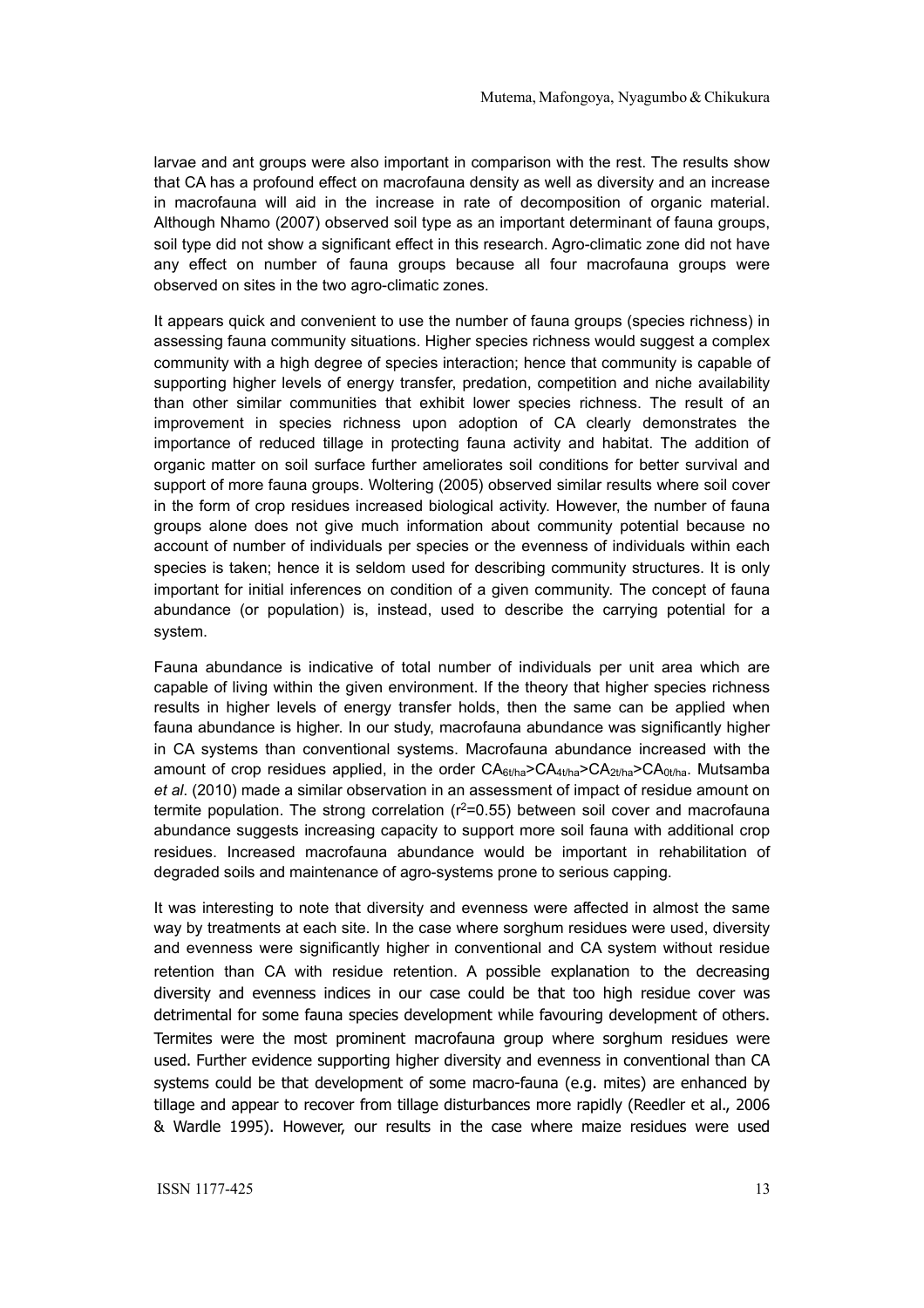agreed with the observations made by Verhulst et al. (2010) who reported an increased species diversity when reduced tillage was combined with residue retention. Therefore, species diversity and evenness appeared to depend on the quality of organic material retained on the soil surface.

Although the relationship between treatments and macrofauna diversity and/or evenness across sites was not consistent, termites became more dominant with soil cover application in the majority of cases. This is indicative of the fact that decomposition was generally in its early stages and the primary shredders (termites) of organic matter were the more active group. It would, therefore, be important to monitor dynamics of fauna diversity and evenness in longer term trials.

## **Conclusions**

Conservation agriculture practices have potential to increase agricultural productivity through better efficiency in utilization of inputs and other resources due to improved soil conditions. The aspects of improved soil structure and fertility which were most pronounced in this study enhance greater environmental sustainability. This study showed that residue rate had significantly positive effects on macrofauna abundance; however the quality of organic material applied is important. Maize residue retention yielded superior macrofauna diversity and evenness indices under conservation agriculture practices than sorghum residue retention. In the short-term, conservation agriculture exhibited potential to attract higher levels of macrofauna and this is important as the initial stage in natural rehabilitation of degraded arable lands. Soil macrofauna are important regulators of decomposition, nutrient cycling, soil organic matter dynamics, and pathways for aeration and water movement as a consequence of their feeding and burrowing activities. Subsequent follow up studies would be important to ascertain soil regeneration in the medium to longer-term. Continuous sampling of fauna during the decomposition cycle would also be important to reduce biases associated with dominance of particular species at certain stages of the process.

## **Acknowledgements**

The work reported in this paper was funded by CIRAD (work in SELZ) and RUFORUM (for work in Kadoma); hence we owe our gratitude to the two institutions for financing this project. We also thank the farmers who volunteered parts of their farms for the study. Contributions from the anonymous peer reviewers are greatly appreciated.

## **References**

- ACT (2005). Conservation Agriculture: A manual for farmers and extension workers in Africa. African Conservation Tillage Network. Harare.
- Anderson, J. M. (1988). Invertebrate mediated transport processes in soil. Agriculture Ecosystems & Environment. 24: 4-19.
- Anderson, J. M. & Ingram, J. S. I. (1993). Tropical Soil Biology and Fertility: A Handbook on Methods. CAB International, UK
- Blank, D, (2008). A Fresh Look at Life below the Surface. In: T. Goddard; M. A. Zoebisch; T. Y. Gan; W. Ellis; A. Watson & S. Sombatpanit. (Eds.). No-Till Farming Systems. Special Publication No. 3, World Association of Soil and Water Conservation, Bangkok. pp 73-82.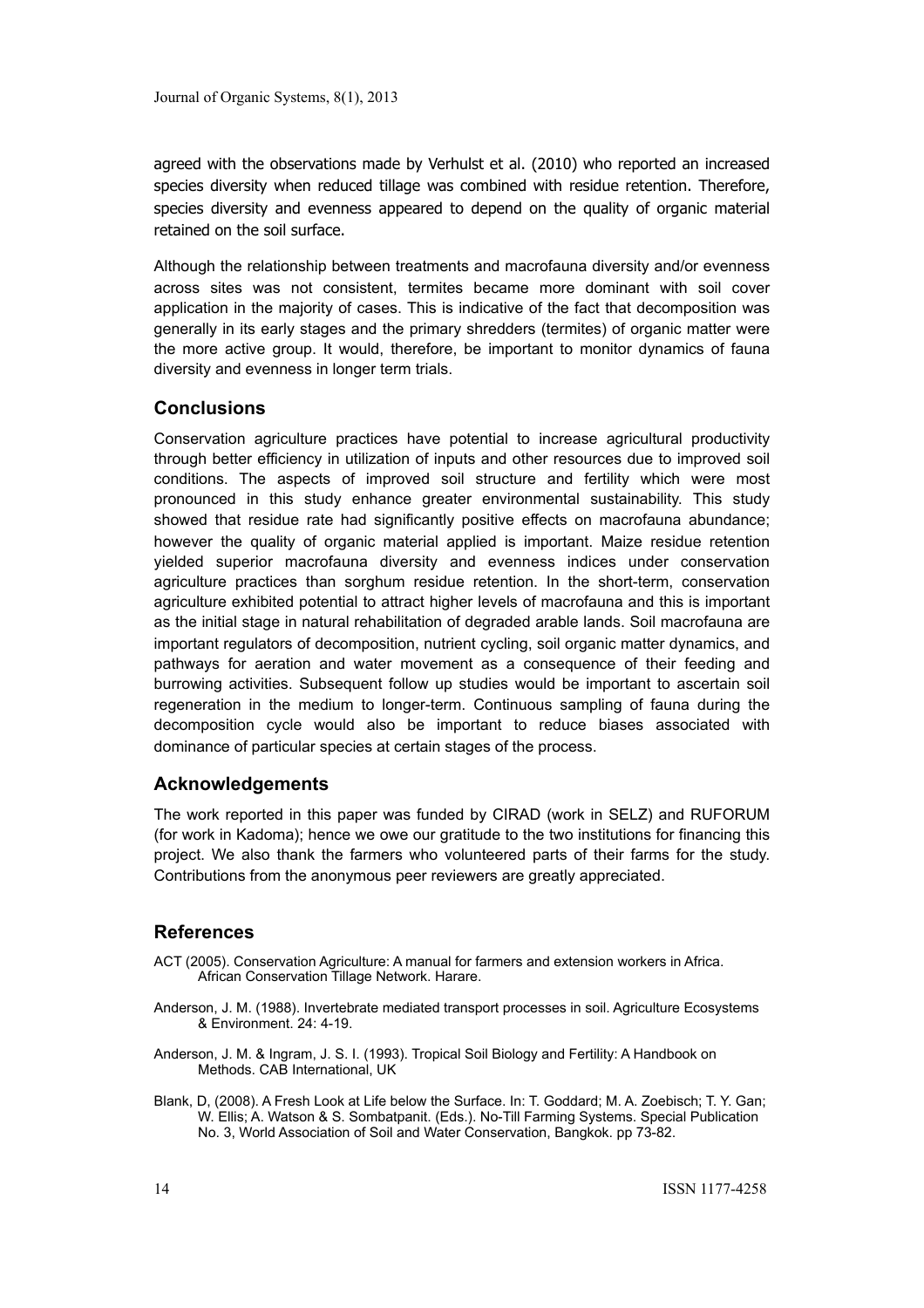- Chivenge, P. P., Murwira, H. K., Giller, K. E., Mapfumo, P. & Six, J. (2007). Long term impact of reduced tillage and residue management on soil carbon stabilization: Implications for conservation agriculture on contrasting soils. Soil and Tillage Research. 94: 328-337.
- Derpsch, R. (2005). The extent of Conservation agriculture adoption Worldwide: Implications and impact. In Proceedings Third World Congress on Conservation Agriculture: linking production, livelihoods and conservation. Nairobi. 3-7 October 2005.
- Ekboir, J., Boa, K. & Dankyi, A. A. (2002). The impact of no till in Ghana. In: Garcia-Torres, L. & Martinez-Vilela, A. (Eds.). Conservation Agriculture: A worldwide challenge. ECAF/FAO, Cordoba, Spain. Vol II, pp 757-764.
- Elwell, H. A. (1985). An Assessment of Soil Erosion in Zimbabwe. The Zimbabwe Science News. 19:27-31.
- FAO (2002). Conservation agriculture: Case studies from Latin America and Africa. FAO Soils Bulletin 78, FAO, Rome.
- FAO (2007). Seed, fertilizer and Conservation farming update. Coordination Working Group Journal, Harare.
- FAO (2008). Conservation Agriculture. http//:www.fao.org/ag/ac/ Viewed: 26 April 2012).
- Gwenzi, W., Gotosa, J., Chakanetsa, S. & Mutema Z. (2009). Effects of tillage systems on soil organic carbon dynamics, structural stability and crop yields in irrigated wheat (Triticum aestivum L.)–cotton (Gossypium hirsutum L.) rotation in semi-arid Zimbabwe. Nutrient Cycling in Agro- Ecosystems[. 83 \(3\)](http://www.springerlink.com/content/wl5204620p47/?p=83a82c5443ee4d2c92089b9ab16f70f4&pi=0):211-221.
- Haggblade, S & Tembo, G. (2003). Conservation farming in Zambia .EPTD Discussion Paper, Environment and Production Technology Division, International Food Policy Research Institute.
- Hagvar, S. (1998). The relevance of the Rio Convention on Biodiversity to conserving the biodiversity of soil. Applied Soil Ecology. 9: 40-45.
- Harford, N., Le Breton, J. & Oldreive, B. (eds.) (2009) Farming for the future: A guide to Conservation Agriculture in Zimbabwe. Zimbabwe Conservation Agriculture Task Force. March.
- Hubbard, V. C., Jordan, D. & Stecker, J. A. (1999). Earthworm response to action and tillage in a Missouri clay pan soil. Biol. Fert. Soils. 29: 343-347
- Landers, J. N. (2008). Environmental Impacts and Social Dimension of Zero Tillage Conservation Agriculture in tropical Brazil. In: T. Goddard; M. A. Zoebisch; T. Y. Gan; W. Ellis; A. Watson & S. Sombatpanit. (Eds.). No-Till Farming Systems. Special Publication No. 3, World Association of Soil and Water Conservation, Bangkok. pp 103-134.
- Lavelle, P. & Pashanasi, B. (1989). Soil macrofauna and land management in Peruvian Amazonia (Yurimaguas, Loreto). Pedobiologia. 33: 283-291.
- Morse, K. A. (1996). A Review of Soil and Water Management in semi-Arid Areas of Southern and Eastern Africa. Natural Resources Institute, The University of Greenwich, Chatham.
- Mutsamba E. F., Nyagumbo, I & Mafongoya, P. L. (2010). Termite prevalence and crop lodging under conservation agriculture in semi-arid Zimbabwe. [http://aciar.gov.au/files/node/13991/](http://livepage.apple.com/) termite\_prevalence\_and\_crop\_lodging\_under\_ca\_14096.pdf. (viewed 26 June 2012).
- Nhamo, N. (2007). The Contribution of Different Fauna Communities to Improved Soil Health: A Case of Zimbabwean Soils under Conservation Agriculture. Ecology and Development Series No. 56: pp131.
- Nyagumbo, I. (2008). A Review of Experiences and Developments towards Conservation Agriculture and Related Systems in Zimbabwe. In T. Goddard, M. A. Zoebisch, T. Y. Gan, W.